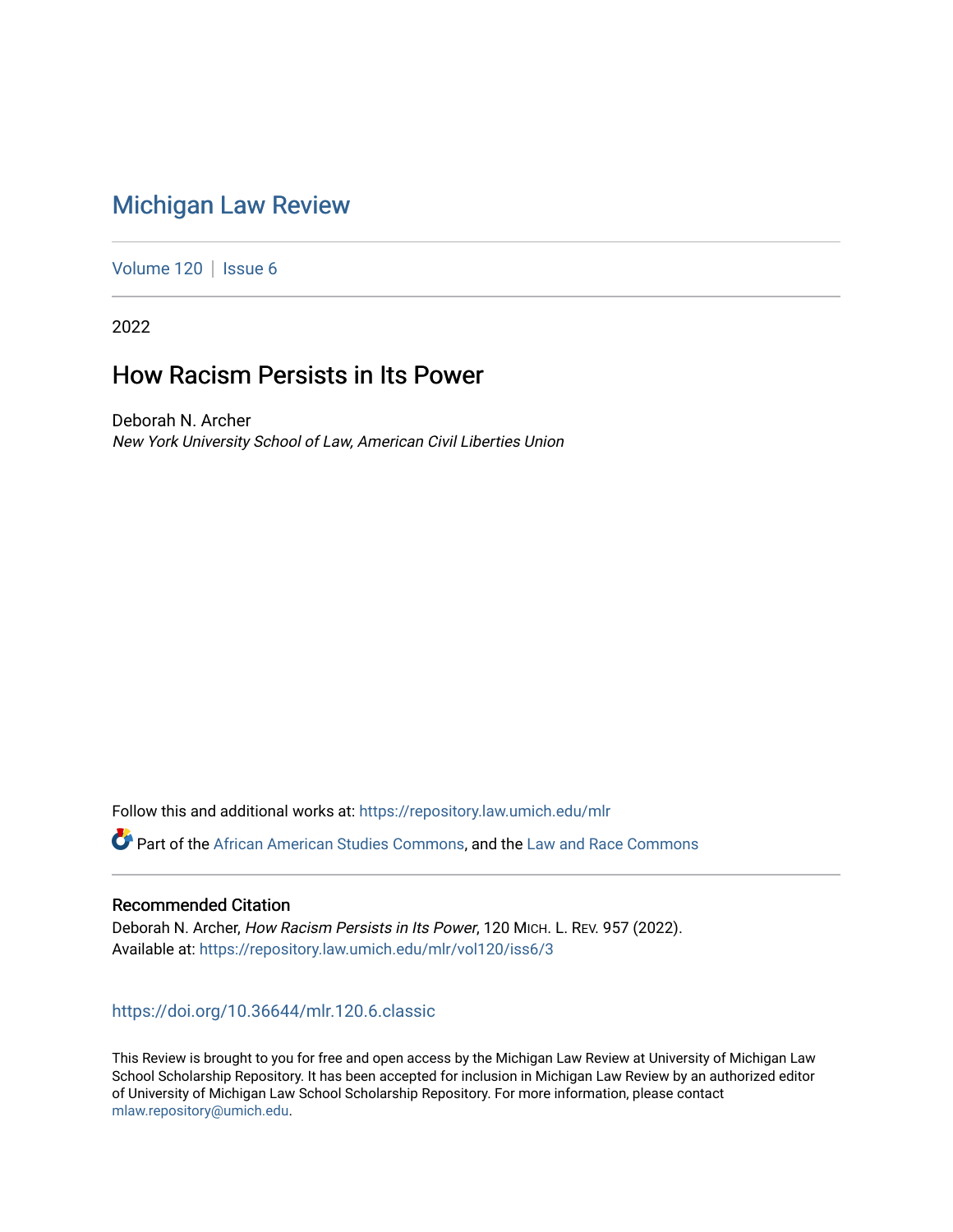## **CLASSIC REVISITED**

# **HOW RACISM PERSISTS IN ITS POWER**

*Deborah N. Archer*[\\*](#page-1-0)

THE FIRE NEXT TIME. By *James Baldwin*. New York: Dial Press. 1963 (Vintage International 1993 ed.). Pp. 110. \$13.95.

#### **INTRODUCTION**

In 2020, the murder of George Floyd at the hands of police officers in Minneapolis, Minnesota, and the ravaging of Black communities occasioned by the COVID-19 pandemic and an inequitable public health infrastructure put the violence of racism, in all of its forms, on full display. This racial violence is enabled by the central role that white supremacy has played through-out the history of the United States.<sup>[1](#page-1-1)</sup> Our society has embedded racial inequality and white supremacy into our laws, policies, practices, environment, narratives, and cultural norms to form an infrastructure of racial inequality.

In 1857, in *Dred Scott v. Sandford*, the Supreme Court proclaimed that Black people possessed "no rights or privileges" beyond what white men might "choose to grant them.["2](#page-1-2) So much of American history can still be understood through this lens. American institutions, laws, and cultural norms have developed as tools to subjugate, control, regulate, and devalue Black people. Although formal slavery ended with the adoption of the Thirteenth Amendment in 1865, lynchings continued into the 1960s. $3$  They have both been replaced

<span id="page-1-0"></span><sup>\*</sup> Professor of Clinical Law and Co-Faculty Director of the Center on Race, Inequality, and the Law at New York University School of Law and President, American Civil Liberties Union. Thank you to the editors of the *Michigan Law Review* for their excellent editorial assistance.

<span id="page-1-1"></span><sup>1.</sup> *See generally* Derrick Bell, Essay, *The Racism Is Permanent Thesis: Courageous Revelations or Unconscious Denial of Racial Genocide*, 22 CAP. U. L. REV. 571 (1993).

<span id="page-1-2"></span><sup>2.</sup> Dred Scott v. Sandford, 60 U.S. (19 How.) 393, 404–05 (1857) (enslaved party), *superseded by constitutional amendment*, U.S. CONST. amend. XIV.

<span id="page-1-3"></span><sup>3.</sup> *See* EQUAL JUST. INITIATIVE, LYNCHING IN AMERICA: CONFRONTING THE LEGACY OF RACIAL TERROR (3d ed. 2017)[, https://lynchinginamerica.eji.org/report](https://lynchinginamerica.eji.org/report/) [\[perma.cc/ML79-8Y75\]](https://perma.cc/ML79-8Y75). Many people would argue that lynchings did not end in the 1960s, because the murders of Black people by vigilantes or police officers constitute modern-day lynchings. *See, e.g.*, David G. Embrick, *Two Nations, Revisited: The Lynching of Black and Brown Bodies, Police Brutality, and Racial Control in 'Post Racial' Amerikkka*, 41 CRITICAL SOCIO. 835 (2015); Sean Collins, *Ahmaud Arbery Was Lynched*, VOX (May 21, 2020, 10:30 AM)[, https://www.vox.com/21263899/ahmaud](https://www.vox.com/21263899/ahmaud-arbery-lynched-video-mcmichael-glynn-county-georgia)[arbery-lynched-video-mcmichael-glynn-county-georgia](https://www.vox.com/21263899/ahmaud-arbery-lynched-video-mcmichael-glynn-county-georgia) [\[perma.cc/QSH6-PS7R\]](https://perma.cc/QSH6-PS7R). Indeed, the brutal physical abuse of Black people, often inflicted publicly, remains central to the maintenance of white supremacy and is on full display in incidents of racialized police violence.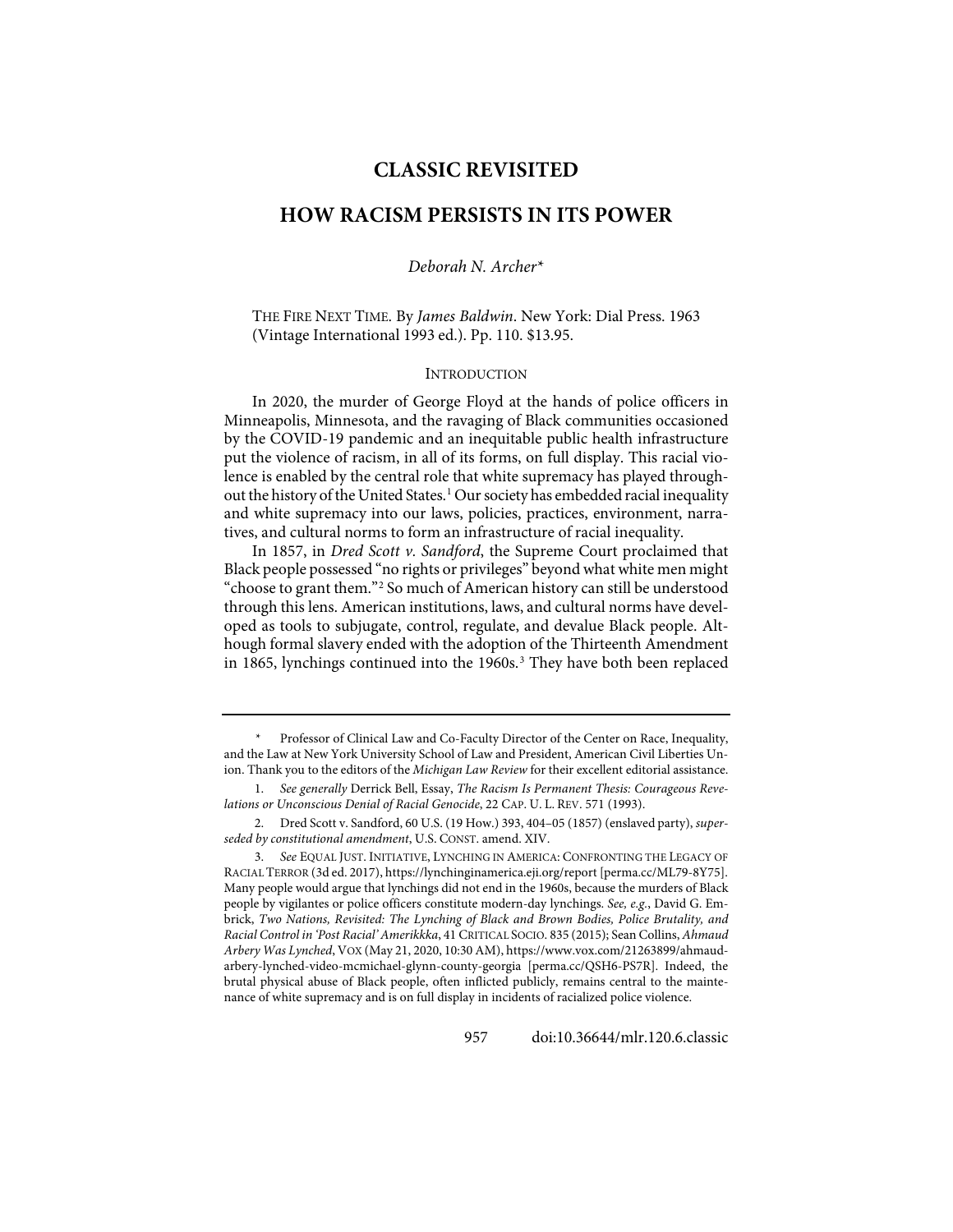with new tools—often authorized or enabled by the state—to continue enforcement of the racial order. Slavery gave way to convict leasing, Jim Crow, racial segregation, and the theft of Black land and property. Indeed, the infrastructure of racial inequality is working exactly as it was designed to work. In communities of color around the country, racism is all encompassing. For Black people in the United States, it is hard to escape racism's brutal grasp.

As the United States has embarked on a so-called "racial reckoning," Black people are breaking out of the boxes created to perpetuate systemic racial inequality and challenging the narratives used to justify their oppression. That progress has been met with efforts to protect the "assumptions, privileges, and benefits that accompany the status of being white" and make whiteness "a valuable asset."[4](#page-2-0) We saw this resistance during the January 6, 2021, Capitol insurrection, a blatant and violent attempt to disenfranchise Black voters and brand their participation in this democracy as illegitimate. The resistance to Black encroachment on the privileges of whiteness has also been rhetorical, as defenders of white supremacy have doubled down on narratives of Black criminality and inferiority, delegitimized counternarratives, and even banned efforts to understand and publicize the role of white supremacy in American history.<sup>[5](#page-2-1)</sup> This resistance has also infiltrated our legal system by expanding exclusionary voting and housing laws, challenging affirmative action, and weaponizing the police to protect "white spaces" against people guilty of "Living While Black."[6](#page-2-2)

<span id="page-2-1"></span><span id="page-2-0"></span>5. *See e.g.*, Sarah Schwartz, *Lawmakers Push to Ban '1619 Project' From Schools*, EDUC. WEEK (Feb. 3, 2021), [https://www.edweek.org/teaching-learning/lawmakers-push-to-ban-1619](https://www.edweek.org/teaching-learning/lawmakers-push-to-ban-1619-project-from-schools/2021/02) [project-from-schools/2021/02](https://www.edweek.org/teaching-learning/lawmakers-push-to-ban-1619-project-from-schools/2021/02) [\[perma.cc/5VBH-KT68\]](https://perma.cc/5VBH-KT68); *Arkansas Governor OKs Limits on Agencies' Race, Sex Training*, AP NEWS (May 3, 2021), [https://apnews.com/article/arkansas-business](https://apnews.com/article/arkansas-business-government-and-politics-80456c4aa3bf6d6e937d3b011ddaed81)[government-and-politics-80456c4aa3bf6d6e937d3b011ddaed81](https://apnews.com/article/arkansas-business-government-and-politics-80456c4aa3bf6d6e937d3b011ddaed81) [\[perma.cc/4NNP-ADSX\]](https://perma.cc/4NNP-ADSX); Rashawn Ray & Alexandra Gibbons, *Why Are States Banning Critical Race Theory?*, BROOKINGS INST., [https://www.brookings.edu/blog/fixgov/2021/07/02/why-are-states-banning-critical-race-the](https://www.brookings.edu/blog/fixgov/2021/07/02/why-are-states-banning-critical-race-theory/)[ory](https://www.brookings.edu/blog/fixgov/2021/07/02/why-are-states-banning-critical-race-theory/) [\[perma.cc/SFV7-KSES\]](https://perma.cc/SFV7-KSES) (last updated Nov. 21, 2021); Cassie Miller, *The Biggest Lie in the White Supremacist Propaganda Playbook: Unraveling the Truth About 'Black-on-White Crime*,*'* S.POVERTY L. CTR. (June 14, 2018)[, https://www.splcenter.org/20180614/biggest-lie-white-supremacist-prop](https://www.splcenter.org/20180614/biggest-lie-white-supremacist-propaganda-playbook-unraveling-truth-about-%E2%80%98black-white-crime)[aganda-playbook-unraveling-truth-about-%E2%80%98black-white-crime](https://www.splcenter.org/20180614/biggest-lie-white-supremacist-propaganda-playbook-unraveling-truth-about-%E2%80%98black-white-crime) [\[perma.cc/F2LF-9MW4\]](https://perma.cc/F2LF-9MW4); Juan Thompson, *Nothing Funny About a Leading Presidential Candidate Spreading Racist Propaganda on Crime*, INTERCEPT (Nov. 24, 2015, 10:32 AM)[, https://theintercept.com/2015/11/24/noth](https://theintercept.com/2015/11/24/nothing-funny-about-trump-spreading-racist-propaganda-on-crime/)[ing-funny-about-trump-spreading-racist-propaganda-on-crime](https://theintercept.com/2015/11/24/nothing-funny-about-trump-spreading-racist-propaganda-on-crime/) [\[perma.cc/R9WZ-MHU9\]](https://perma.cc/R9WZ-MHU9).

<span id="page-2-2"></span>6. *See* P.R. Lockhart, *Living While Black and the Criminalization of Blackness*, VOX (Aug. 1, 2018, 8:00 AM)[, https://www.vox.com/explainers/2018/8/1/17616528/racial-profiling-police-](https://www.vox.com/explainers/2018/8/1/17616528/racial-profiling-police-911-living-while-black)[911-living-while-black](https://www.vox.com/explainers/2018/8/1/17616528/racial-profiling-police-911-living-while-black) [\[perma.cc/GRK9-6LSR\]](https://perma.cc/GRK9-6LSR) ("These stories and others have been published so frequently that they've formed a new news genre: 'Living While Black,' a phrase that encompasses the myriad ways black people are viewed with suspicion, profiled, and threatened with responses from police for minor infractions, or less."); Christina Caron, *5 Black Women Were Told to Golf Faster. Then the Club Called the Police.*, N.Y.TIMES (Apr. 25, 2018)[, https://www.ny](https://www.nytimes.com/2018/04/25/us/black-women-golfers-york.html)[times.com/2018/04/25/us/black-women-golfers-york.html](https://www.nytimes.com/2018/04/25/us/black-women-golfers-york.html) [\[perma.cc/7LTR-VSG5\]](https://perma.cc/7LTR-VSG5); Bill Chappell, *College Apologizes After Native American Students' Visit Is Sidelined by Police*, NPR (May 4, 2018, 2:43 PM), [https://www.npr.org/sections/thetwo-way/2018/05/04/608533284/college-apolo](https://www.npr.org/sections/thetwo-way/2018/05/04/608533284/college-apologizes-afternative-american-students-visit-is-sidelined-by-police)[gizes-afternative-american-students-visit-is-sidelined-by-police](https://www.npr.org/sections/thetwo-way/2018/05/04/608533284/college-apologizes-afternative-american-students-visit-is-sidelined-by-police) [\[perma.cc/HKG6-44U4\]](https://perma.cc/HKG6-44U4) (telling the story of two Native American teenagers who, while on a college campus trip, were pulled aside

<span id="page-2-3"></span> <sup>4.</sup> Cheryl I. Harris, *Whiteness as Property*, 106 HARV. L. REV. 1707, 1713 (1993).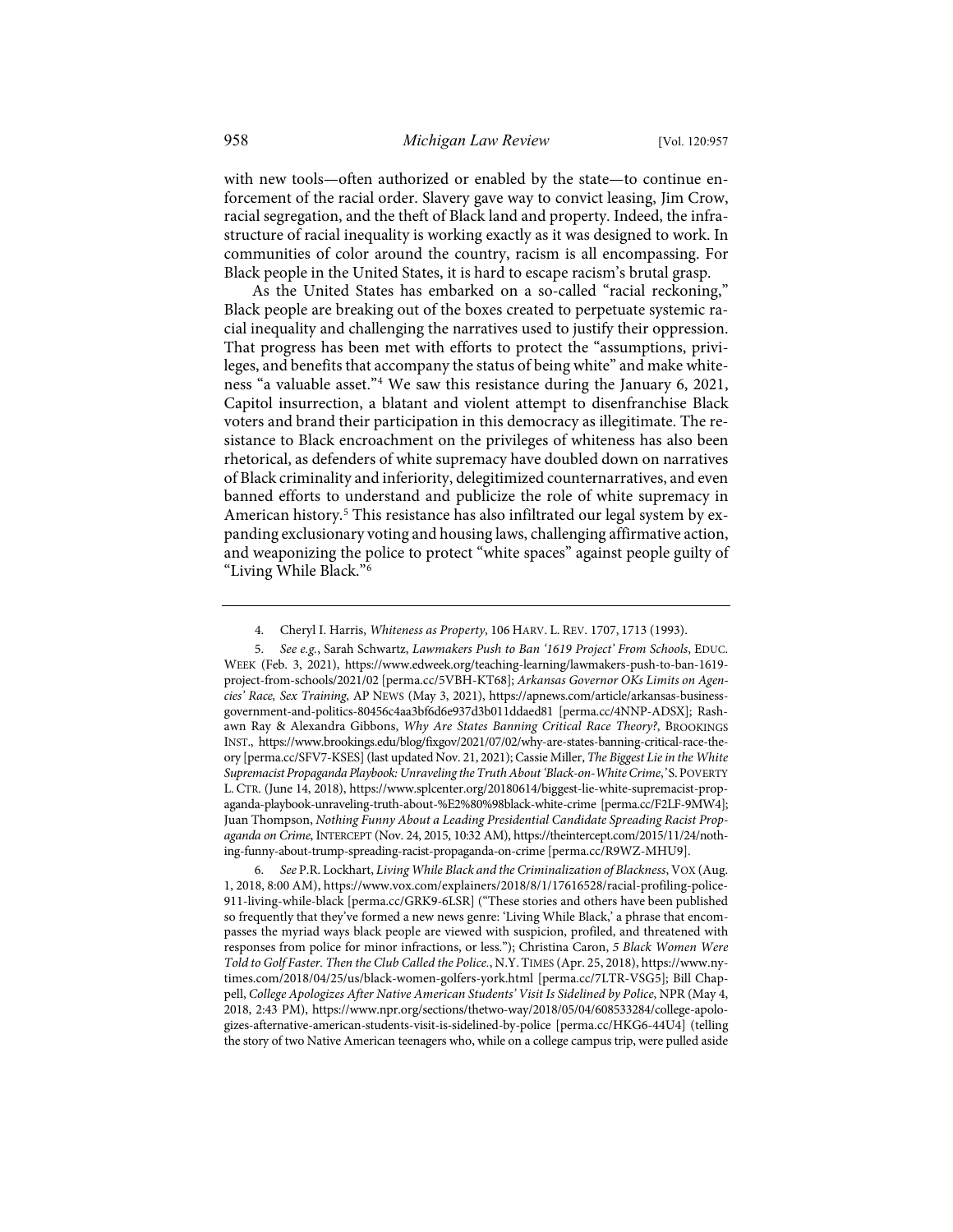The current moment is not unprecedented. Every generation has experienced the rage, urgency, anger, and exhaustion that drive demands for change. Every generation has collectively and publicly grieved racialized brutality and the loss of Black lives. Every generation has been viscerally reminded of racism's grinding pain and the systems designed to contain, isolate, and crush Black people, physically and psychologically. Every generation is reminded that our systems are still founded on the white-supremacist belief that Black people have "no rights or privileges" beyond those that white people "choose to grant them."[7](#page-3-0)

As this country is forced to confront, once again, the truth of who we are and how we got here, James Baldwin's searing examination of the architecture and consequences of racism, *The Fire Next Time*, offers a framework for understanding how racism persists in its power. In many ways, Baldwin's essays were prophetic, diagnosing the ways racism would continue to manifest, day after day, year after year, and generation after generation. It is a lens that connects the injustices of the past to those of today. *The Fire Next Time* can offer truth and comfort to those of us seeking to understand the cycles of resistance and retrenchment that allow racial inequality to not only persist but thrive.

## I. CELEBRATING ONE HUNDRED YEARS OF FREEDOM ONE HUNDRED YEARS TOO SOON

Published during the civil rights movement, *The Fire Next Time* "provoked and challenged the dominant white American frame for understanding race relations."[8](#page-3-1) The book consists of two powerful essays—"My Dungeon Shook: Letter to My Nephew on the One Hundredth Anniversary of the Emancipation" and "Down at the Cross: Letter from a Region in My Mind" that speak to how racism constrains and burdens Black lives, ultimately destroying Baldwin's father, brother, and countless others. Together, the essays explore the intentional design of racial inequality, the devastation of exile and

by campus police who had been called by a parent on the tour because of the boys' appearance); Marwa Eltagouri, *A Woman Called 911 About Burglars at Her Neighbor's House. They Were Black Airbnb Guests.*, WASH. POST (May 8, 2018)[, https://www.washingtonpost.com/news/busi](https://www.washingtonpost.com/news/business/wp/2018/05/08/a-woman-called-911-about-burglars-at-her-neighhors-house-they-were-black-airbnb-guests)[ness/wp/2018/05/08/a-woman-called-911-about-burglars-at-her-neighhors-house-they-were](https://www.washingtonpost.com/news/business/wp/2018/05/08/a-woman-called-911-about-burglars-at-her-neighhors-house-they-were-black-airbnb-guests)[black-airbnb-guests](https://www.washingtonpost.com/news/business/wp/2018/05/08/a-woman-called-911-about-burglars-at-her-neighhors-house-they-were-black-airbnb-guests) [\[perma.cc/RG78-H4H6\]](https://perma.cc/RG78-H4H6); Nick Corasaniti, *Georgia G.O.P. Passes Major Law to Limit Voting Amid Nationwide Push*, N.Y. TIMES (Apr. 3, 2021), [https://www.nytimes.com](https://www.nytimes.com/2021/03/25/us/politics/georgia-voting-law-republicans.html) [/2021/03/25/us/politics/georgia-voting-law-republicans.html](https://www.nytimes.com/2021/03/25/us/politics/georgia-voting-law-republicans.html) [\[perma.cc/X7GC-MKUD\]](https://perma.cc/X7GC-MKUD); Elizabeth Winkler, *'Snob Zoning' Is Racial Housing Segregation by Another Name*, WASH. POST (Sept. 25, 2017), [https://www.washingtonpost.com/news/wonk/wp/2017/09/25/snob-zoning-is-ra](https://www.washingtonpost.com/news/wonk/wp/2017/09/25/snob-zoning-is-racial-housing-segregation-by-another-name)[cial-housing-segregation-by-another-name](https://www.washingtonpost.com/news/wonk/wp/2017/09/25/snob-zoning-is-racial-housing-segregation-by-another-name) [\[perma.cc/XG2Z-LTPJ\]](https://perma.cc/XG2Z-LTPJ); Ian Millhiser, *The Supreme Court Case That Could End Affirmative Action, Explained*, VOX (Mar. 2, 2021, 8:00 AM), [https://www.vox.com/22301135/supreme-court-affirmative-action-harvard-college-race-stu](https://www.vox.com/22301135/supreme-court-affirmative-action-harvard-college-race-students-for-fair-admission-ed-blum)[dents-for-fair-admission-ed-blum](https://www.vox.com/22301135/supreme-court-affirmative-action-harvard-college-race-students-for-fair-admission-ed-blum) [\[perma.cc/7RH2-J8NY\]](https://perma.cc/7RH2-J8NY).

<sup>7.</sup> *Dred Scott*, 60 U.S. at 404–05.

<span id="page-3-1"></span><span id="page-3-0"></span> <sup>8.</sup> Kathy Roberts Forde, The Fire Next Time *in the Civil Sphere: Literary Journalism and Justice in America 1963*, 15 JOURNALISM 573, 575–76 (2014).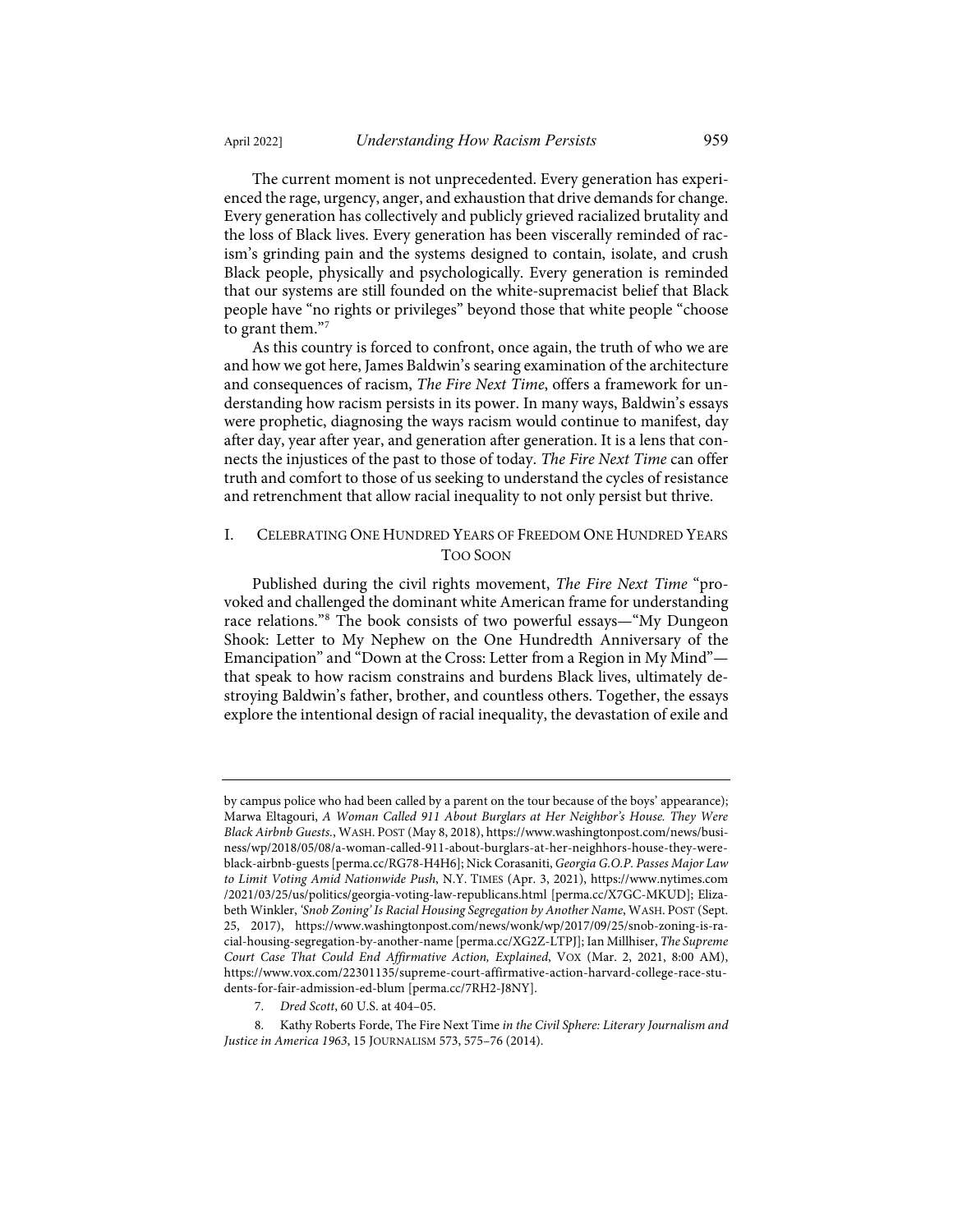exclusion, and the racial narratives of blame, worth, and belonging that all help drive the true nature, power, and persistence of racism.

In the first essay (p. 3), *The Fire Next Time* explores how deeply engrained racial hierarchy is in American society and speaks to the physical, emotional, and psychological toll racism takes on both its victims and its perpetrators. In the wake of recent civil rights victories, Baldwin believed that despite the progress made by the civil rights movement, "the country [was] celebrating one hundred years of freedom one hundred years too soon," when the country had not even begun to acknowledge the full scope of the problem or the harm (p. 10). He rejected the idea that the racial inequality that continued to exist all around him was natural or accidental. Instead, he warned James that "[t]he details and symbols of your life have been deliberately constructed to make you believe what white people say about you" (p. 8). Indeed, he believed that no element of Black people's lives was left to chance; it was all a part of racism's design:

You were born where you were born and faced the future that you faced because you were black and *for no other reason*. The limits of your ambition were, thus, expected to be set forever. You were born into a society which spelled out with brutal clarity, and in as many ways as possible, that you were a worthless human being. (p. 7)

<span id="page-4-0"></span>The racially disproportionate impact of COVID-19 provides a powerful modern example of the impact of Black people being systematically restricted, excluded, and dehumanized. A complicated web of historic discrimination, current policies, and deeply entrenched inequalities helps us understand why admonitions to wear masks, wash your hands, socially distance, and get vaccinated have not been sufficient to protect Black people, who were dispropor-tionately impacted on all levels.<sup>[9](#page-4-1)</sup> COVID-19 ravaged Black communities and other communities of color because it was introduced into a society that is racially discriminatory in individual, institutional, and structural ways.[10](#page-4-2) Black people are not innately more susceptible to COVID-19, but because of

<span id="page-4-1"></span> <sup>9.</sup> For example, in Atlanta, Georgia, 13 percent of white COVID-19 patients were hospitalized compared with 79 percent of Black patients with COVID-19. *Risk of Severe Illness or Death from COVID-19*, CDC[, https://www.cdc.gov/coronavirus/2019-ncov/community/health](https://www.cdc.gov/coronavirus/2019-ncov/community/health-equity/racial-ethnic-disparities/disparities-illness.html)[equity/racial-ethnic-disparities/disparities-illness.html](https://www.cdc.gov/coronavirus/2019-ncov/community/health-equity/racial-ethnic-disparities/disparities-illness.html) [\[perma.cc/GE4F-66CG\]](https://perma.cc/GE4F-66CG) (last updated Dec. 10, 2020). A study of COVID-19 deaths by race showed that 34 percent of deaths were among Black people, although Black people are only 13 percent of the total U.S. population. Laurens Holmes Jr., et al., *Black–White Risk Differentials in COVID-19 (SARS-COV2) Transmission, Mortality and Case Fatality in the United States: Translational Epidemiologic Perspective and Challenges*, 17 INT'L J. ENV'T RSCH. & PUB. HEALTH art. 4322, at 5 (2020), [https://doi.org/10.3390/ijerph17124322.](https://doi.org/10.3390/ijerph17124322) 

<span id="page-4-2"></span><sup>10.</sup> *See Risk of Severe Illness or Death from COVID-19*, *supra* not[e 9](#page-4-0) (noting that racial disparities in social determinants of health, such as access to health care, economic stability, and housing, contributed to disparities in COVID-19 illnesses and deaths); *Disparities in Deaths from COVID-19*, CDC, [https://www.cdc.gov/coronavirus/2019-ncov/community/health-eq](https://www.cdc.gov/coronavirus/2019-ncov/community/health-equity/racial-ethnic-disparities/disparities-deaths.html)[uity/racial-ethnic-disparities/disparities-deaths.html](https://www.cdc.gov/coronavirus/2019-ncov/community/health-equity/racial-ethnic-disparities/disparities-deaths.html) [\[perma.cc/9WVU-CZSQ\]](https://perma.cc/9WVU-CZSQ) (last updated Dec. 10, 2020).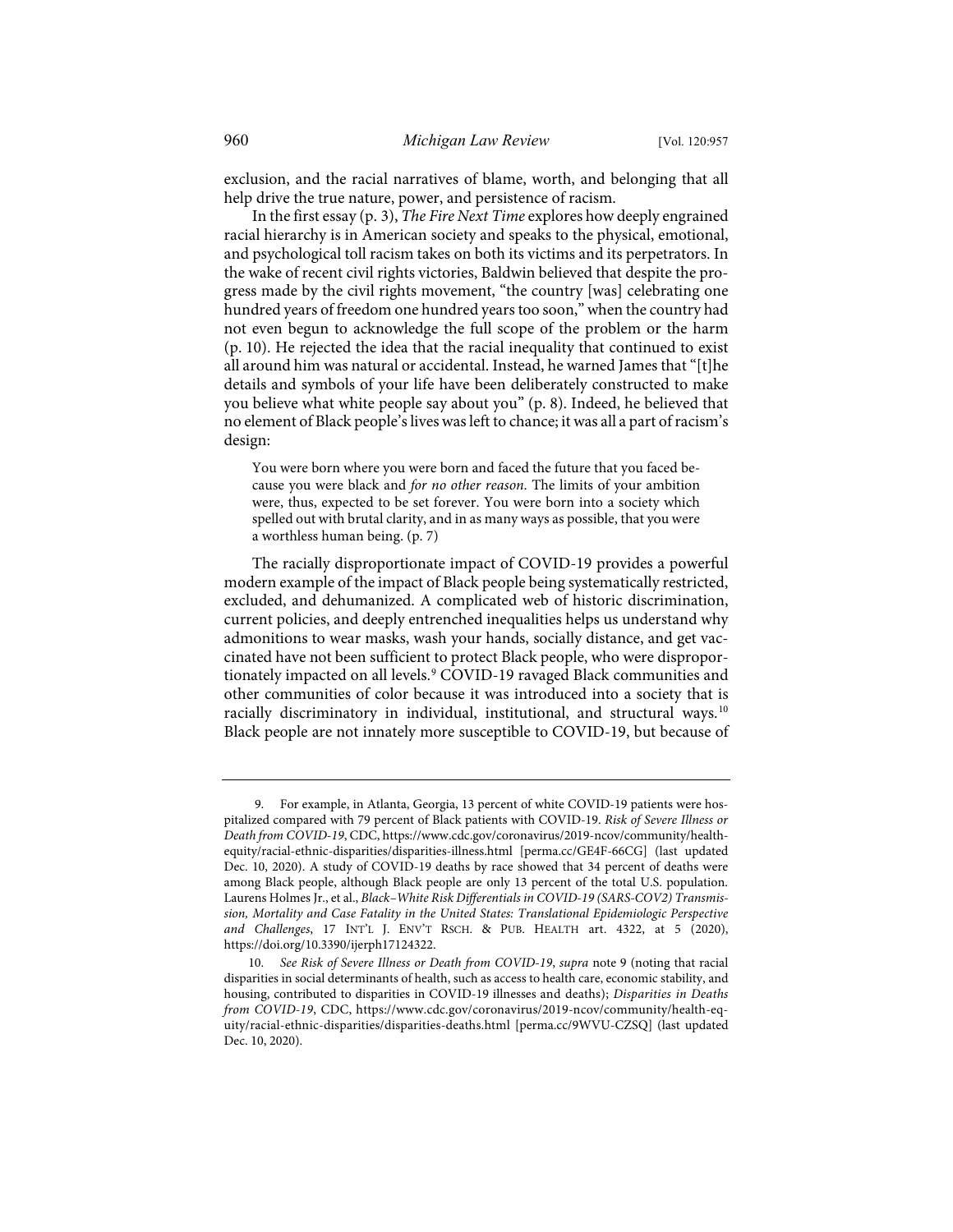years of entrenched and compounded inequality, Black people were disproportionately likely to be exposed to the virus and at a greater risk of developing serious complications. They also experienced a disproportionate share of the social, emotional, and economic fallout from the virus and related restrictions and lockdowns.[11](#page-5-0) Racial disparities in access to medical care, housing, infrastructure, education, and socioeconomic status all contributed.[12](#page-5-1)

<span id="page-5-8"></span>Many Black people were reluctant to trust what the government and medical officials said about COVID-19 or to seek medical treatment, and some declined to receive the COVID-19 vaccine due to longstanding distrust of healthcare professionals.<sup>[13](#page-5-2)</sup> This reluctance is grounded in America's disturbing history of medical experimentation on Black people without their knowledge or consent.<sup>[14](#page-5-3)</sup> James Marion Sims, considered the father of gynecology, conducted experiments on enslaved Black women without using any painkillers or anesthesia.<sup>[15](#page-5-4)</sup> The Tuskegee Experiment, which lasted four decades, from 1932 to 1972, saw the Public Health Service infect Black soldiers with syphilis and then study the effects—all without informing these men or attempting to treat them[.16](#page-5-5) This history, coupled with longstanding racial disparities in access to healthcare—including the closure and chronic underfunding of community hospitals—contributed to Black people being less likely to be tested for COVID-19 and being more severely impacted once they contracted the virus.<sup>[17](#page-5-6)</sup>

<span id="page-5-7"></span><span id="page-5-0"></span><sup>11.</sup> *See* ELISE GOULD & VALERIE WILSON, ECON. POL'Y INST., BLACK WORKERS FACE TWO OF THE MOST LETHAL PREEXISTING CONDITIONS FOR CORONAVIRUS—RACISM AND ECONOMIC INEQUALITY (2020)[, https://files.epi.org/pdf/193246.pdf](https://files.epi.org/pdf/193246.pdf) [\[perma.cc/KU4H-FDLU\]](https://perma.cc/KU4H-FDLU).

<sup>12.</sup> *Id.*

<span id="page-5-2"></span><span id="page-5-1"></span><sup>13.</sup> Joseph Goldstein & Matthew Sedacca, *Why Only 28 Percent of Young Black New Yorkers Are Vaccinated*, N.Y. TIMES (Oct. 13, 2021), [https://www.nytimes.com/2021/08/12/nyre](https://www.nytimes.com/2021/08/12/nyregion/covid-vaccine-black-young-new-yorkers.html)[gion/covid-vaccine-black-young-new-yorkers.html](https://www.nytimes.com/2021/08/12/nyregion/covid-vaccine-black-young-new-yorkers.html) [\[perma.cc/QFT4-ZBK3\]](https://perma.cc/QFT4-ZBK3).

<span id="page-5-3"></span><sup>14.</sup> *See, e.g.*, Hayley S. Thompson et al., *Factors Associated with Racial/Ethnic Group– Based Medical Mistrust and Perspectives on COVID-19 Vaccine Trial Participation and Vaccine Uptake in the US*, 4 JAMA NETWORK OPEN art. e2111629, at 6–7 (2021)[, https://doi.org/10.1001](https://doi.org/10.1001%E2%80%8C/jamanetworkopen.2021.11629) [/jamanetworkopen.2021.11629;](https://doi.org/10.1001%E2%80%8C/jamanetworkopen.2021.11629) Rachel Schraer, *Covid: Black Leaders Fear Racist Past Feeds Mistrust in Vaccine*, BBC (May 6, 2021)[, https://www.bbc.com/news/health-56813982](https://www.bbc.com/news/health-56813982) [\[perma](https://perma.cc/2DRA-9TKB) [.cc/2DRA-9TKB\]](https://perma.cc/2DRA-9TKB).

<span id="page-5-4"></span><sup>15.</sup> Brynn Holland, *The 'Father of Modern Gynecology' Performed Shocking Experiments on Enslaved Women*, HISTORY (Dec. 4, 2018), [https://www.history.com/news/the-father-of](https://www.history.com/news/the-father-of-modern-gynecology-performed-shocking-experiments-on-slaves)[modern-gynecology-performed-shocking-experiments-on-slaves](https://www.history.com/news/the-father-of-modern-gynecology-performed-shocking-experiments-on-slaves) [\[perma.cc/8L2S-SLPJ\]](https://perma.cc/8L2S-SLPJ).

<span id="page-5-5"></span><sup>16.</sup> Elizabeth Nix, *Tuskegee Experiment: The Infamous Syphilis Study*, HISTORY (Dec. 15, 2020),<https://www.history.com/news/the-infamous-40-year-tuskegee-study>[\[perma.cc/9WJQ-](https://perma.cc/9WJQ-MBG9)[MBG9\]](https://perma.cc/9WJQ-MBG9).

<span id="page-5-6"></span><sup>17.</sup> *See* Gabrielle Coppola, David Welch & Nic Querolo, *Virus Erupts in U.S. Cities Where the Poor Have Few Defenses*, BLOOMBERG (Mar. 28, 2020, 11:30 AM), [https://www.bloom](https://www.bloomberg.com/news/articles/2020-03-28/virus-erupts-in-poor-u-s-cities-whose-people-have-few-defenses)[berg.com/news/articles/2020-03-28/virus-erupts-in-poor-u-s-cities-whose-people-have-few](https://www.bloomberg.com/news/articles/2020-03-28/virus-erupts-in-poor-u-s-cities-whose-people-have-few-defenses)[defenses](https://www.bloomberg.com/news/articles/2020-03-28/virus-erupts-in-poor-u-s-cities-whose-people-have-few-defenses) [\[perma.cc/C89S-84RL\]](https://perma.cc/C89S-84RL); Katelyn Newman, *Chronic Underfunding Crippled America's COVID-19 Response*, U.S. NEWS & WORLD REP. (Apr. 16, 2020), [https://www.usnews.](https://www.usnews.com/news/healthiest-communities/articles/2020-04-16/crippled-coronavirus-response-tied-to-chronic-underfunding-report-says) [com/news/healthiest-communities/articles/2020-04-16/crippled-coronavirus-response-tied-to](https://www.usnews.com/news/healthiest-communities/articles/2020-04-16/crippled-coronavirus-response-tied-to-chronic-underfunding-report-says)[chronic-underfunding-report-says](https://www.usnews.com/news/healthiest-communities/articles/2020-04-16/crippled-coronavirus-response-tied-to-chronic-underfunding-report-says) [\[perma.cc/9ALH-JW7D\]](https://perma.cc/9ALH-JW7D).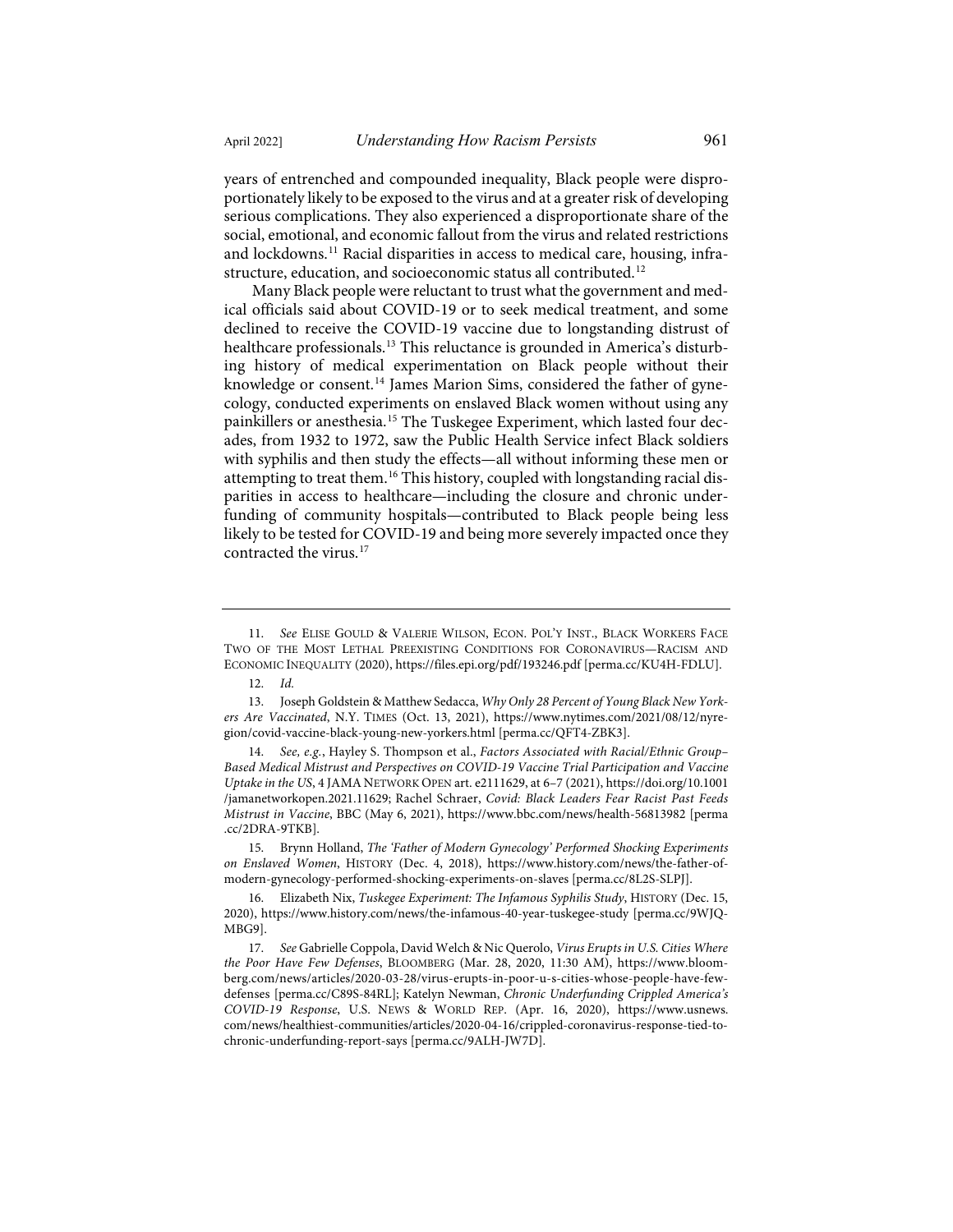Further, a dizzying array of housing-related policies and restrictions have corralled Black people into highly dense, racially and economically segregated housing in underresourced communities that predictably contributed to the racial disparities of the COVID-19 pandemic.<sup>[18](#page-6-0)</sup> This was compounded by other factors known to put racial minorities at increased risk of contracting COVID-19,[19](#page-6-1) including the increased likelihood of Black people living in a community plagued by environmental stressors such as mold and lead paint.<sup>[20](#page-6-2)</sup> In addition, low-income Black communities disproportionately face lack of access to reliable transportation, as well as exposure to pollution from roads and highways running through their communities.<sup>[21](#page-6-3)</sup>

Economic inequalities further constrain Black people's ability to protect themselves physically and economically from COVID-19. During the pandemic, Black people were more likely to work in low-wage jobs, be let go from those jobs, and be compelled by economic necessity to work in jobs where they lack the option of working remotely.<sup>22</sup> Like most contemporary inequities, this is rooted in a history of discriminatory housing, banking, and employment practices that have left people of color less wealthy than white people

<span id="page-6-2"></span>20. David E. Jacobs, *Environmental Health Disparities in Housing*, 101 AM. J. PUB. HEALTH S115, S115–16 (2011) (finding that in 2010, 2.6 million non-Hispanic Black people (7.5 percent of the population) versus 5.9 million white people (2.8 percent) lived in substandard housing having an identifiable impact on health outcomes).

<span id="page-6-0"></span><sup>18.</sup> *See* Gregorio A. Millett et al., *White Counties Stand Apart: The Primacy of Residential Segregation in COVID-19 and HIV Diagnoses*, 34 AIDS PATIENT CARE & STDS 417, 418 (2020) ("[E]pidemiological analyses point to specific factors that exacerbate COVID-19 diagnoses in black and Latino communities, including poverty and living in densely occupied households, living in localities with greater air pollution, lack of health insurance, and being employed in jobs that increase exposure to SARS-COV-2." (footnotes omitted)).

<span id="page-6-1"></span><sup>19.</sup> Yelena Rozenfeld et al., *A Model of Disparities: Risk Factors Associated with COVID-19 Infection*, 19 INT'L J. FOR EQUITY HEALTH art. 126, at 6 (2020)[, https://doi.org/10.1186/s12939-](https://doi.org/10.1186/s12939-020-01242-z) [020-01242-z](https://doi.org/10.1186/s12939-020-01242-z) (finding racial minorities living in low-air-quality neighborhoods and those experiencing transportation insecurity were disproportionately likely to contract COVID-19); Coppola et al., *supra* not[e 17](#page-5-7) (attributing the disproportionate impact of the virus in Detroit to a lack of transportation to access health care and hospitals); Holmes et al., *supra* not[e 9,](#page-4-0) at 11 (linking disproportionate deaths of Black people from COVID-19 "to decreased effort by the US public health system, local and county health departments and the healthcare institutions to provide the assistance needed such as transportation for Blacks/AA to access the screening centers and sites"); *see also* Emiko Atherton, *Complete Streets, COVID-19, and Creating Resilient Communities*, ITE J., July 2020, at 20, 22, [https://www.nxtbook.com/ygsreprints/ITE/ITE\\_July2020/index.php](https://www.nxtbook.com/ygsreprints/ITE/ITE_July2020/index.php) [\[perma.cc/6XJ5-LD5U\]](https://perma.cc/6XJ5-LD5U) (discussing how the pandemic's disproportionate impact on racial and ethnic minority communities highlighted the need to provide "safe, reliable, and affordable access to jobs, healthcare, the grocery store, places of worship, and schools").

<span id="page-6-4"></span><span id="page-6-3"></span><sup>21.</sup> *See generally* REGAN F. PATTERSON, CONG. BLACK CAUCUS FOUND., NEW ROUTES TO EQUITY: THE FUTURE OF TRANSPORTATION IN THE BLACK COMMUNITY (2020), <https://www.cbcfinc.org/wp-content/uploads/2020/10/NewRoutestoEquity-Final5.pdf>[\[perma.cc](https://perma.cc/GWL7-T3WT) [/GWL7-T3WT\]](https://perma.cc/GWL7-T3WT).

<sup>22.</sup> GOULD & WILSON, *supra* not[e 11,](#page-5-8) at 5–6.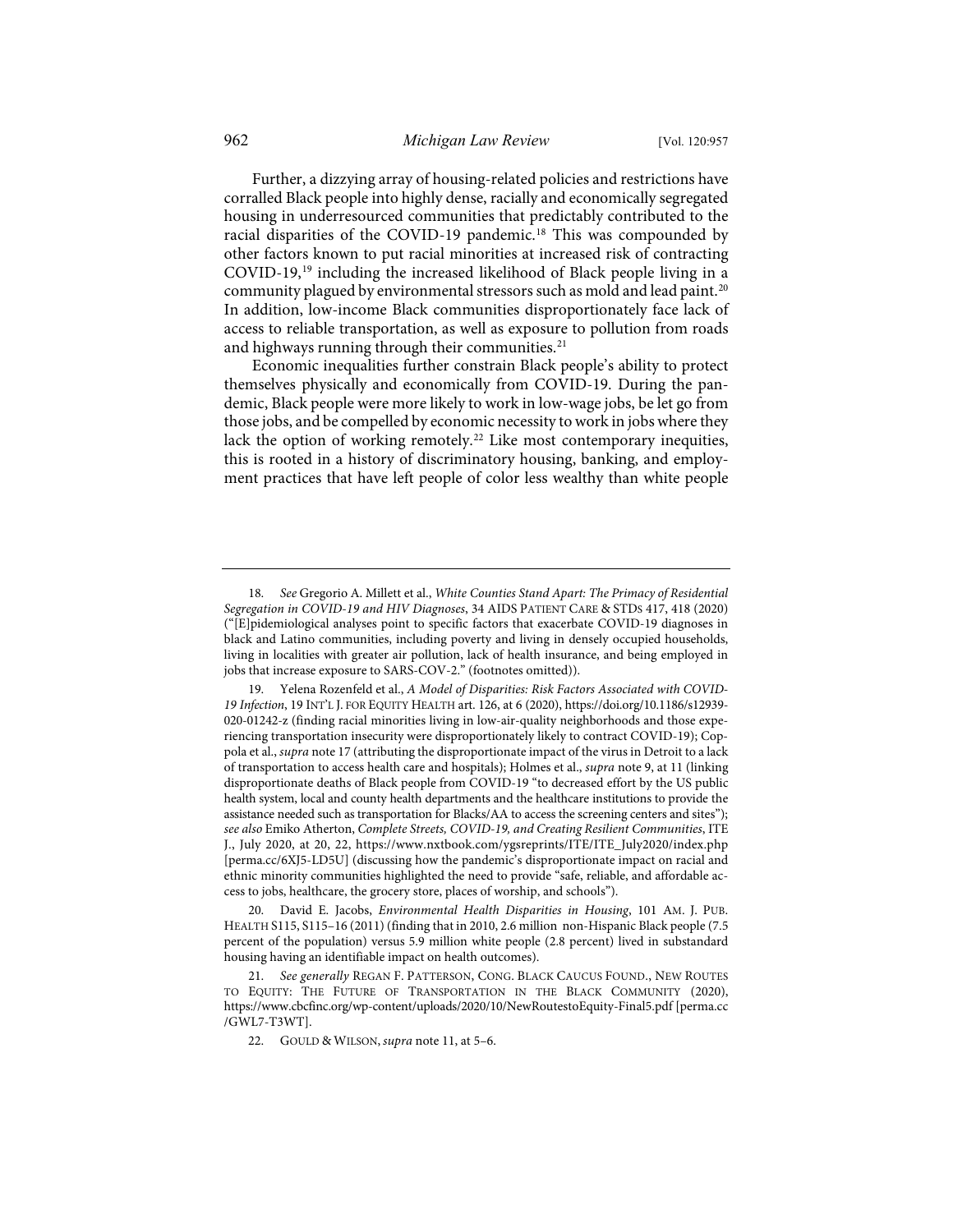and therefore more likely to lack the safety net one needs to withstand these economic shocks.[23](#page-7-0)

Black children have also felt a disproportionate impact. Low-income Black students are more likely to suffer in the long term from school closings, lose access to school feeding programs, and lack access to computers, broad-band internet, and physical spaces necessary for effective remote learning.<sup>[24](#page-7-1)</sup>

This is the violence of systemic racism. Racism is everywhere and in everything. Racism destroys hope, limits possibilities, and impedes the ability of every person to live a choice-filled life. In writing to his nephew about how racism destroyed the hope and possibility in his brother's life, Baldwin wrote that "[o]ther people cannot see what I see whenever I look into your father's face, for behind your father's face as it is today are all those other faces which were his" (pp. 4–5). *The Fire Next Time* speaks to who people are—their dreams and their potential—before the grip of racism takes hold. It speaks to the power and potential in Black children before they are shuffled through racially segregated and underresourced schools, and the hopes and aspirations of so many Black people before those hopes are broken under the weight of mass incarceration and mass criminalization. As Baldwin said, Black people are "not expected to aspire to excellence: [they are] expected to make peace with mediocrity" (p. 7). More than fifty years after *The Fire Next Time*'s publication, the United States is still celebrating freedom too soon.

#### II. CHALLENGING THE NARRATIVES OF WHITE SUPREMACY

James Baldwin asserted that there are many layers to the narratives of white supremacy that help both Black and white people believe in the inevitability of a racial hierarchy. These include the stories white people tell themselves about the nature of racism, holding on to notions of white superiority and innocence. Those narratives work alongside stories of Black inferiority and culpability. Together, they strengthen the hold that racism has on American society.

<span id="page-7-0"></span><sup>23.</sup> *See generally* BRADLEY L. HARDY & TREVON D. LOGAN, THE HAMILTON PROJECT, RACIAL ECONOMIC INEQUALITY AMID THE COVID-19 CRISIS (2020), [https://www.brook](https://www.brookings.edu/wp-content/uploads/2020/08/EA_HardyLogan_LO_8.12.pdf)[ings.edu/wp-content/uploads/2020/08/EA\\_HardyLogan\\_LO\\_8.12.pdf](https://www.brookings.edu/wp-content/uploads/2020/08/EA_HardyLogan_LO_8.12.pdf) [\[perma.cc/X33N-BPQH\]](https://perma.cc/X33N-BPQH); Jean Folger, *The History of Lending Discrimination*, INVESTOPEDIA (Nov. 12, 2020), [https://](https://www.investopedia.com/the-history-of-lending-discrimination-5076948) [www.investopedia.com/the-history-of-lending-discrimination-5076948](https://www.investopedia.com/the-history-of-lending-discrimination-5076948) [\[perma.cc/WA3X-ZB26\]](https://perma.cc/WA3X-ZB26).

<span id="page-7-1"></span><sup>24.</sup> *See* PAUL M. ONG, UCLA CTR. FOR NEIGHBORHOOD KNOWLEDGE, COVID-19 AND THE DIGITAL DIVIDE IN VIRTUAL LEARNING 13–15 (2020)[, https://knowledge.luskin.ucla.edu/wp](https://knowledge.luskin.ucla.edu/wp-content/uploads/2020/12/Digital-Divide-Phase2_brief_release_v01.pdf)[content/uploads/2020/12/Digital-Divide-Phase2\\_brief\\_release\\_v01.pdf](https://knowledge.luskin.ucla.edu/wp-content/uploads/2020/12/Digital-Divide-Phase2_brief_release_v01.pdf) [\[perma.cc/7XXB-ZEQP\]](https://perma.cc/7XXB-ZEQP); POONAM GUPTA, DULCE GONZALEZ & ELAINE WAXMAN, URB.INST., FORTY PERCENT OF BLACK AND HISPANIC PARENTS OF SCHOOL-AGE CHILDREN ARE FOOD INSECURE (2020), [https://www.ur](https://www.urban.org/sites/default/files/publication/103335/forty_percent_of_black_and_hispanic_parents_of_school_age_children_are_food_insecure.pdf)[ban.org/sites/default/files/publication/103335/forty\\_percent\\_of\\_black\\_and\\_hispanic\\_par](https://www.urban.org/sites/default/files/publication/103335/forty_percent_of_black_and_hispanic_parents_of_school_age_children_are_food_insecure.pdf)[ents\\_of\\_school\\_age\\_children\\_are\\_food\\_insecure.pdf](https://www.urban.org/sites/default/files/publication/103335/forty_percent_of_black_and_hispanic_parents_of_school_age_children_are_food_insecure.pdf) [\[perma.cc/5NKG-UMYS\]](https://perma.cc/5NKG-UMYS).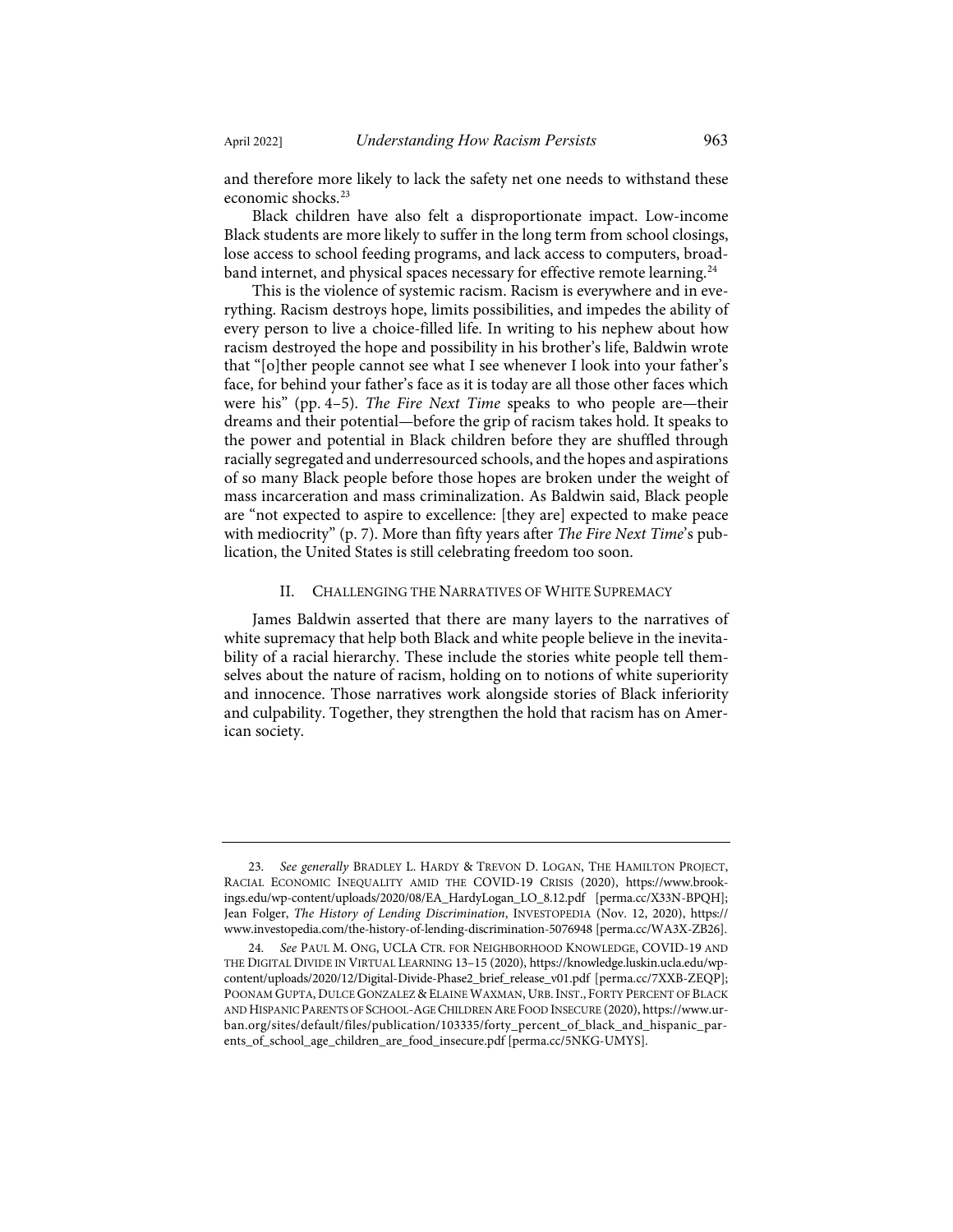## 964 *Michigan Law Review* [Vol. 120:957

#### A. *The Stories White People Tell Themselves*

First, white people tell themselves enduring myths about the reality of racism and their role in creating and perpetuating racial inequality. In *The Fire Next Time*, Baldwin posits that Black people's true freedom is bound to the freedom of white people but that progress has been halted because white people "are, in effect, still trapped in a history which they do not understand; and until they understand it, they cannot be released from it" (p. 8). In embracing the belief that truth must come before reconciliation, Baldwin reveals a fundamental truth about racism: it must be seen and known to be challenged. The power of racism rests, in part, on ignorance. As Baldwin wrote, "they have destroyed and are destroying hundreds of thousands of lives and do not know it and do not want to know it" (p. 5). The destruction is possible because of the ignorance.<sup>[25](#page-8-0)</sup>

Baldwin believed that a fundamental challenge in getting American society to understand the full truth of anti-Black oppression was that some white people's identity depended on that ignorance. "They have had to believe for many years, and for innumerable reasons, that black men are inferior to white men," he wrote (pp. 8–9)."Many of them, indeed, know better, but, as you will discover, people find it very difficult to act on what they know. . . . In this case, the danger, in the minds of most white Americans, is the loss of their identity" (p. 9). Baldwin also speaks to his belief that systemic racial inequality continues to find power in white people's understanding of their value relative to the value of Black people:

White Americans find it as difficult as white people elsewhere do to divest themselves of the notion that they are in possession of some intrinsic value that black people need, or want. And this assumption—which, for example, makes the solution to the Negro problem depend on the speed with which Negroes accept and adopt white standards—is revealed in all kinds of striking ways, from Bobby Kennedy's assurance that a Negro can become President in forty years to the unfortunate tone of warm congratulation with which so many liberals address their Negro equals. It is the Negro, of course, who is presumed to have become equal—an achievement that not only proves the comforting fact that perseverance has no color but also overwhelmingly corroborates the white man's sense of his own value. (pp. 94–95)

Ultimately, Baldwin believed that white people's need for ignorance and innocence to deflect responsibility for their role—either active or passive—in racial inequality both protects their own sense of self and is foundational to protecting the narrative of white superiority. People in the United States far too often speak of racism in terms of a few bad apples: individuals whose racist feelings, ideas, and actions are aberrant and contrary to American ideals.<sup>[26](#page-8-1)</sup> But

<span id="page-8-0"></span><sup>25.</sup> Baldwin believed that "it is not permissible that the authors of devastation should also be innocent. It is the innocence which constitutes the crime." Pp. 5–6.

<span id="page-8-1"></span><sup>26.</sup> For example, the narrative that racial violence and disparities are caused by a "bad apple" rather than systemic racism is ubiquitous in discussions of racialized police violence. *See,*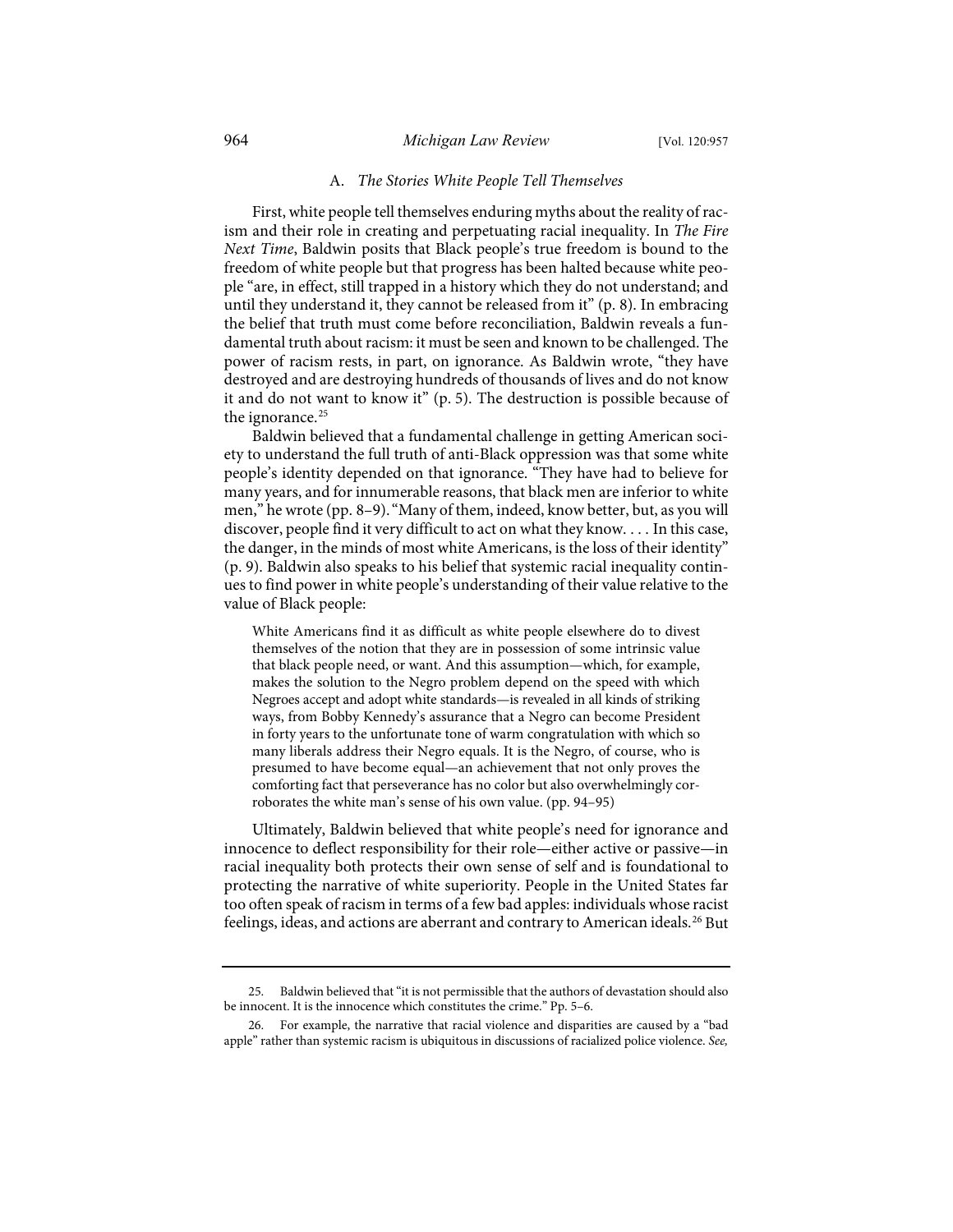for most Black people, racism is not Bull Connor hurling racial slurs and siccing his dogs on Black children seeking to integrate public schools. For most Black people, racism is sending your children to an underresourced, heavily segregated public school that poorly prepares its students for college and life. It is living an hour and a half away from decent jobs because your community is ill served by public transportation. It is lacking access to supermarkets providing affordable and healthy food while your children are sick because they are exposed to environmental stressors. Under Baldwin's theory, our refusal or reluctance to call these inequalities "racism" helps to preserve both the purported innocence and ignorance that feed racism.

It will be difficult to find a single actor responsible for these harms, and even less likely that there would be explicit evidence that the actor was moti-vated by racial animus.<sup>[27](#page-9-0)</sup> Because these experiences of racism do not fit the bad-apple theory, America often denies that these inequalities are driven by racism at all. This overly narrow understanding of racism and denial deepen the impact of the discrimination. Therefore, challenging this ignorance and these false narratives is necessary to achieve racial equality. Once this country accepts the full scope of racism and ceases to traffic in narratives of Black inferiority,

[w]hite people in this country will have quite enough to do in learning how to accept and love themselves and each other, and when they have achieved this—which will not be tomorrow and may very well be never—the Negro problem will no longer exist, for it will no longer be needed. (p. 22)

This, in part, may help explain the growing resistance to antiracism education and historical accounts that speak to the reality of racism and Black people's central role in this nation's development.[28](#page-9-1)

*e.g.*, Michael Siegel, *Racial Disparities in Fatal Police Shootings: An Empirical Analysis Informed by Critical Race Theory*, 100 B.U. L. REV. 1069 (2020) (arguing that racialized police violence is largely attributable to structural racism and racial segregation, not a few "bad apples"); Rashawn Ray, *Bad Apples Come from Rotten Trees in Policing*, BROOKINGS INST. (May 30, 2020), [https://www.brookings.edu/blog/how-we-rise/2020/05/30/bad-apples-come-from-rotten-trees](https://www.brookings.edu/blog/how-we-rise/2020/05/30/bad-apples-come-from-rotten-trees-in-policing/)[in-policing](https://www.brookings.edu/blog/how-we-rise/2020/05/30/bad-apples-come-from-rotten-trees-in-policing/) [\[perma.cc/7MBG-GDND\]](https://perma.cc/7MBG-GDND) (attributing racialized police violence to structural racism rather than individual "bad" police officers).

<span id="page-9-0"></span><sup>27.</sup> *See* Deborah N. Archer, "*White Men's Roads Through Black Men's Homes": Advancing Racial Equity Through Highway Reconstruction*, 73 VAND. L.REV. 1259, 1305–10 (2020) (arguing that predominant legal frameworks focus on intent and ignore structural and systemic concerns); Sarah Schindler, *Architectural Exclusion: Discrimination and Segregation Through Physical Design of the Built Environment*, 124 YALE L.J. 1934, 2000–18 (2015) (discussing the discriminatory effect of neighborhood design and construction and the failure of judicial proceedings to prevent or remedy such effects); john a. powell, *Structural Racism: Building upon the Insights of John Calmore*, 86 N.C. L. REV. 791, 794 (2008) (noting that an "individual framing" of racism "does not account for the ways in which policies produce foreseeable, even if unintended, racial harms").

<span id="page-9-1"></span><sup>28.</sup> *See, e.g.*, Cathryn Stout, *Teaching Prohibited Concepts on Race in Tennessee Could Bring Million-Dollar Fines and Suspended Licenses*, CHALKBEAT TENN. (Aug. 2, 2021, 4:14 PM), [https://tn.chalkbeat.org/2021/8/2/22606494/tennessee-rules-teaching-banned-race-concepts-pro](https://tn.chalkbeat.org/2021/8/2/22606494/tennessee-rules-teaching-banned-race-concepts-proposed)[posed](https://tn.chalkbeat.org/2021/8/2/22606494/tennessee-rules-teaching-banned-race-concepts-proposed) [\[perma.cc/F54J-C354\]](https://perma.cc/F54J-C354) (discussing penalties for teaching about "white privilege, male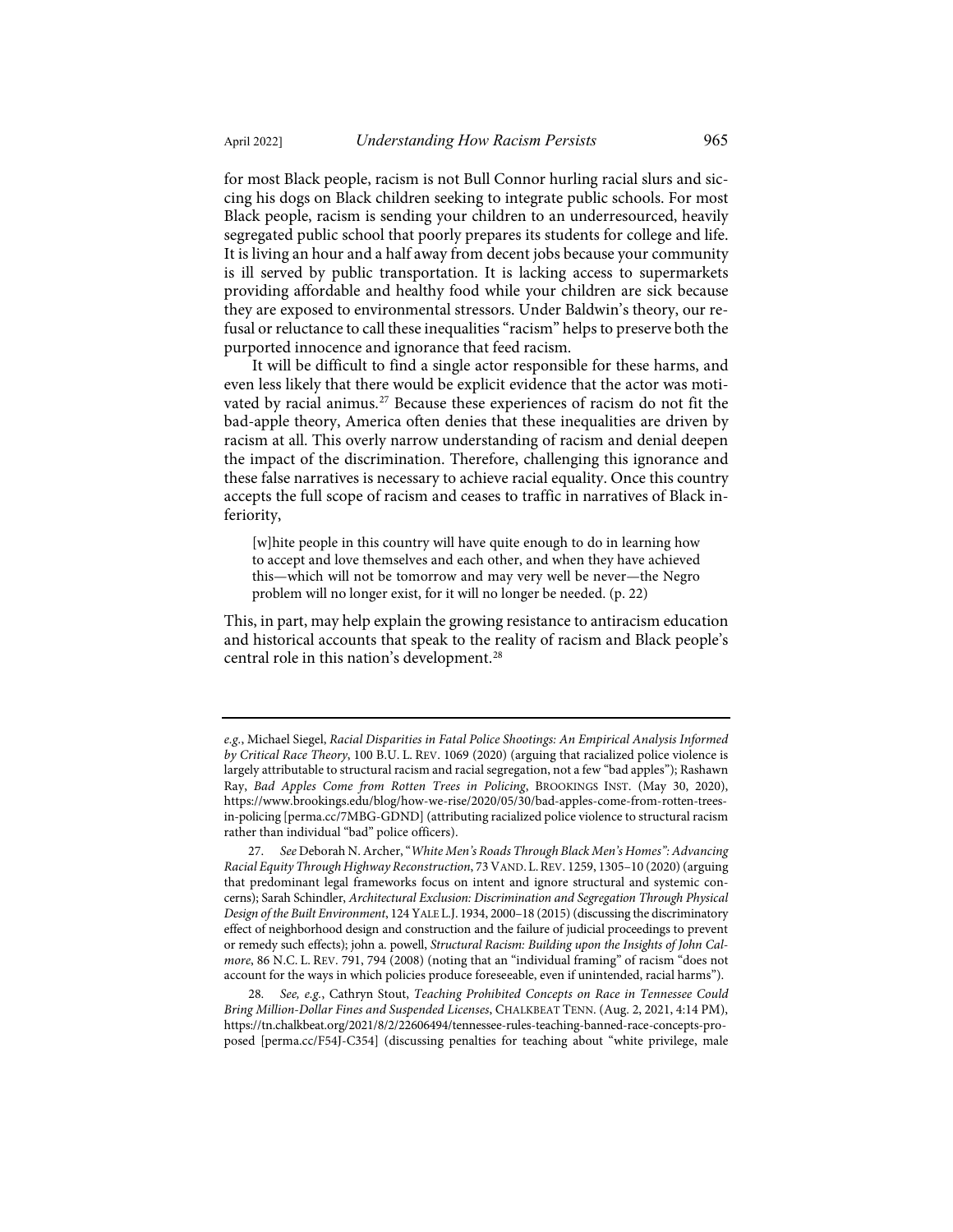## 966 *Michigan Law Review* [Vol. 120:957

#### B. *The Stories White People Tell Black People*

The second type of racial narrative Baldwin addresses in *The Fire Next Time* is the stories told to convince Black people that racial inequality is natural and good. The nation gaslights Black people by denying that racism exists and blaming Black people for their own oppression. Racial narratives and stereotypes inflict trauma on Black people, and that trauma infiltrates every aspect of mind, body, and spirit. As a result, a mix of anger and shame, born of the constant struggle to protect their bodies and minds, has been a constant presence in the lives of Black people. That anger is fed by the shame and frustration of an ethos that blames Black people for being so effectively oppressed. Unrelenting oppression can lead Black people to internalize and accept the narratives of Black inferiority that are used to justify white supremacy. This internalization eats away at individuals, families, and communities. Baldwin describes the impact of these stories on his own father: "[H]e was defeated long before he died because, at the bottom of his heart, he really believed what white people said about him" (p. 4).

<span id="page-10-0"></span>For centuries, Black people have been blamed for society's deficiencies and told that they are the cause of their own oppression. This began during slavery, when a common narrative painted Black people as savage brutes, prone to violence and criminality unless domesticated and made docile.<sup>[29](#page-10-1)</sup> Slavery was, it was said, to Black people's civilizing benefit.<sup>[30](#page-10-2)</sup> This narrative of Black brutality has evolved into today's narrative of excessive Black criminality, and it remains a central thread in the conversation about racism in the United States.[31](#page-10-3) For example, as the videos of police shootings and beatings of unarmed Black people are played across every screen, the narrative of excessive Black criminality is used to justify the brutality: "If only he had followed directions . . ."; "What was she doing before the recording started?" The overpolicing of Black communities is justified by stereotypes of excessive crime in those communities. Critiques of police brutality are dismissed as irrelevant in the face of "Black on Black" crime. The school-to-prison pipeline and the excessive punishment of Black children is justified by the belief that Black children

privilege, and the flaws of meritocracy, and topics that suggest the 'United States is fundamentally or irredeemably racist or sexist' "); Ray & Gibbons, *supra* not[e 5.](#page-2-3) 

<span id="page-10-3"></span><span id="page-10-2"></span><span id="page-10-1"></span><sup>29.</sup> Brief for the Nat'l Black L. Students Ass'n as *Amicus Curiae* in Support of Petitioner at 7, Buck v. Davis, 137 S. Ct. 759 (2017) (No. 15-8049), 2016 WL 4073688 [hereinafter NBLSA Amicus Brief]. *See generally* KHALIL GIBRAN MUHAMMAD, THE CONDEMNATION OF BLACKNESS (2010) (chronicling the history of the myth of Black criminality in the United States).

<sup>30.</sup> *See* NBLSA Amicus Brief, *supra* not[e 29.](#page-10-0)

<sup>31.</sup> *See id.* at 17–27.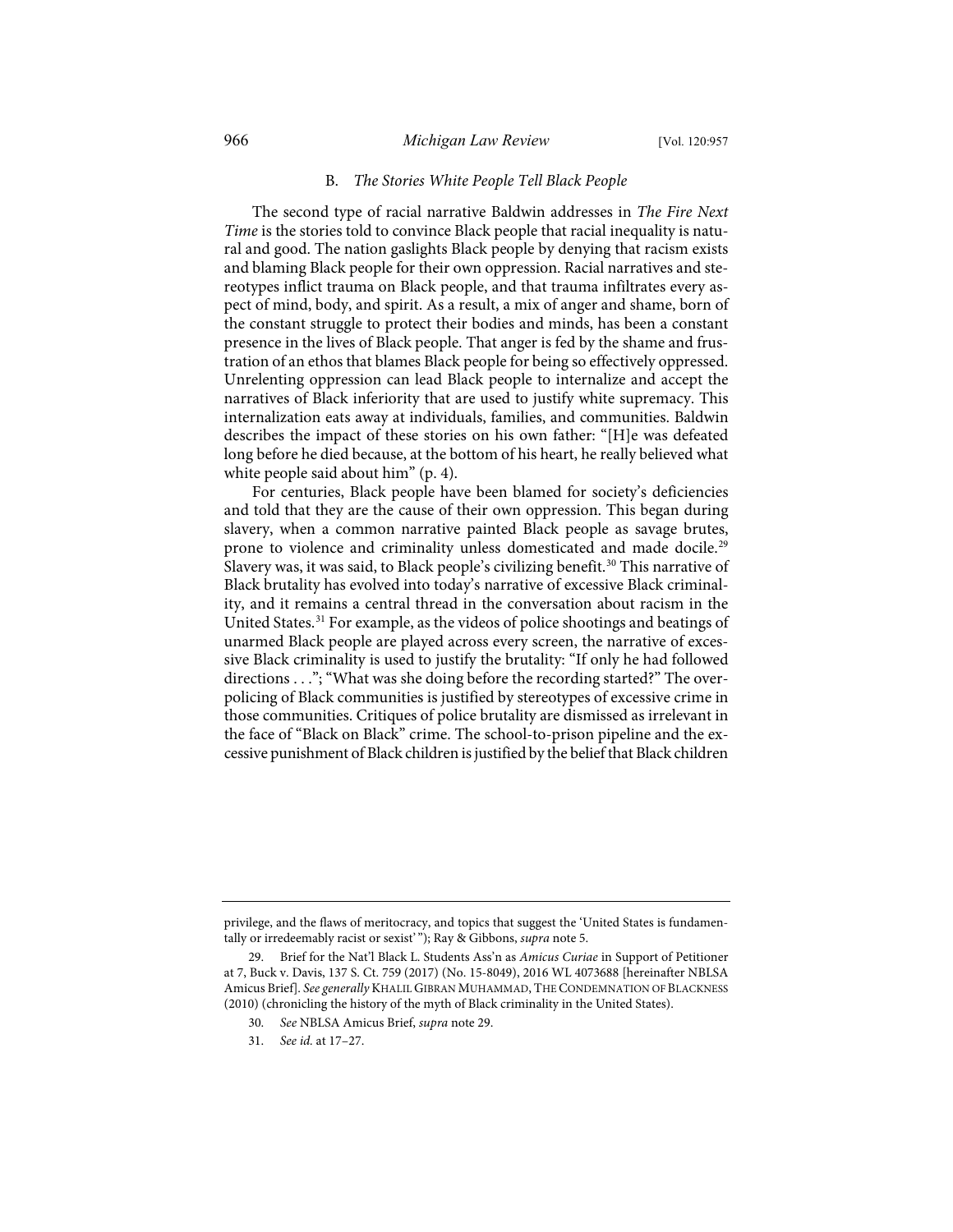<span id="page-11-0"></span>

are hardened and require less nurturing, protection, and support.<sup>[32](#page-11-1)</sup> Some-times society does not even see Black children as children.<sup>[33](#page-11-2)</sup>

Black criminality is not the only false story this nation repeatedly tells. Black people are regularly exposed to commentary from academics, political leaders, and their fellow Americans that defends segregation in the nation's colleges and universities by alleging the intellectual inferiority and poor work ethic of Black people.[34](#page-11-3) Sexual violence against Black women is often dismissed because Black women are stereotyped as promiscuous.<sup>[35](#page-11-4)</sup> And in 2020, when data showed that Black people were disproportionately likely to contract and die from COVID-19, many did not blame systemic racism, instead accusing Black people of not being disciplined or sensible enough to protect themselves. [36](#page-11-5)

#### III. THE VIOLENCE OF RACIAL SEGREGATION AND INTEGRATION

Another prominent theme in *The Fire Next Time* is Baldwin's belief in the violence of racial segregation and the challenges of integration. In explaining the violence of segregation, Baldwin believed that "[t]his innocent country set [Black people] down in a ghetto in which, in fact, it intended that [they] should perish" (p. 7). Baldwin explores the way the United States has worked to segregate Black people into their own communities and then ensure that

<span id="page-11-1"></span><sup>32.</sup> *See, e.g.*, MONIQUE W. MORRIS, PUSHOUT: THE CRIMINALIZATION OF BLACK GIRLS IN SCHOOLS 20-22 (2016) (discussing disproportionate criminalization of Black girls); CARA MCCLELLAN & MEGAN GALL, NAACP LEGAL DEF. & EDUC. FUND, OUR GIRLS, OUR FUTURE: INVESTING IN OPPORTUNITY AND REDUCING RELIANCE ON THE CRIMINAL JUSTICE SYSTEM IN BALTIMORE 1, 6 (2018), [https://www.naacpldf.org/wp-content/uploads/Baltimore\\_Girls\\_Re](https://www.naacpldf.org/wp-content/uploads/Baltimore_Girls_Report_FINAL_6_26_18.pdf)[port\\_FINAL\\_6\\_26\\_18.pdf](https://www.naacpldf.org/wp-content/uploads/Baltimore_Girls_Report_FINAL_6_26_18.pdf) [\[perma.cc/4S7W-WE44\]](https://perma.cc/4S7W-WE44) ("National data on school-based arrests and referrals to law enforcement reveals that Black and Latinx students are disproportionately targeted for harsh punishment. Moreover, national data shows that Black girls are the fastest growing demographic affected by school discipline, arrests, and referrals to the juvenile justice system.").

<span id="page-11-2"></span><sup>33.</sup> *See* REBECCA EPSTEIN, JAMILIA J. BLAKE & THALIA GONZÁLEZ, GEO. L. CTR. ON POVERTY & INEQUALITY, GIRLHOOD INTERRUPTED:THE ERASURE OF BLACK GIRLS'CHILDHOOD 8 (2017), [https://genderjusticeandopportunity.georgetown.edu/wp-content/uploads/2020/06/girl](https://genderjusticeandopportunity.georgetown.edu/wp-content/uploads/2020/06/girlhood-interrupted.pdf)[hood-interrupted.pdf](https://genderjusticeandopportunity.georgetown.edu/wp-content/uploads/2020/06/girlhood-interrupted.pdf) [\[perma.cc/UVB6-4ZSW\]](https://perma.cc/UVB6-4ZSW) (finding that participants in a study "viewed Black girls collectively as more adult than white girls" and suggesting that this "adultification" may lead to harsher treatment of Black girls); Gene Demby, *When Boys Can't Be Boys*, NPR (Nov. 2, 2018, 10:42 AM)[, https://www.npr.org/sections/codeswitch/2018/11/02/417513631/when-boys](https://www.npr.org/sections/codeswitch/2018/11/02/417513631/when-boys-cant-be-boys)[cant-be-boys](https://www.npr.org/sections/codeswitch/2018/11/02/417513631/when-boys-cant-be-boys) [\[perma.cc/4P7J-MH6B\]](https://perma.cc/4P7J-MH6B); *see also* Kim Taylor-Thompson, *Minority Rule: Redefining the Age of Criminality*, 38 N.Y.U. REV. L. & SOC. CHANGE 143, 163–64 (2014) (arguing that youth of color are disproportionately criminalized by the "blurred" distinction between adolescents and adults because "[t]he acts of children of color, for some, seem more . . . threatening").

<span id="page-11-3"></span><sup>34.</sup> *See* Daniel Solórzano, Miguel Ceja & Tara Yosso, *Critical Race Theory, Racial Microaggressions, and Campus Racial Climate: The Experiences of African American College Students*, 69 J. NEGRO EDUC. 60, 66–67 (2000).

<sup>35.</sup> *See* MORRIS, *supra* not[e 32,](#page-11-0) at 17, 34; NBLSA Amicus Brief, *supra* not[e 29,](#page-10-0) at 3.

<span id="page-11-5"></span><span id="page-11-4"></span><sup>36.</sup> Rhea Boyd, Opinion, *Black People Need Better Vaccine Access, Not Better Vaccine Attitudes*, N.Y. TIMES (Mar. 5, 2021), [https://www.nytimes.com/2021/03/05/opinion/us-covid](https://www.nytimes.com/2021/03/05/opinion/us-covid-black-people.html)[black-people.html](https://www.nytimes.com/2021/03/05/opinion/us-covid-black-people.html) [\[perma.cc/47LM-3NNX\]](https://perma.cc/47LM-3NNX); Ibram X. Kendi, *Stop Blaming Black People for Dying of the Coronavirus*, ATLANTIC (Apr. 14, 2020), [https://www.theatlantic.com/ideas/ar](https://www.theatlantic.com/ideas/archive/2020/04/race-and-blame/609946/)[chive/2020/04/race-and-blame/609946](https://www.theatlantic.com/ideas/archive/2020/04/race-and-blame/609946/) [\[perma.cc/J7XC-FWNG\]](https://perma.cc/J7XC-FWNG).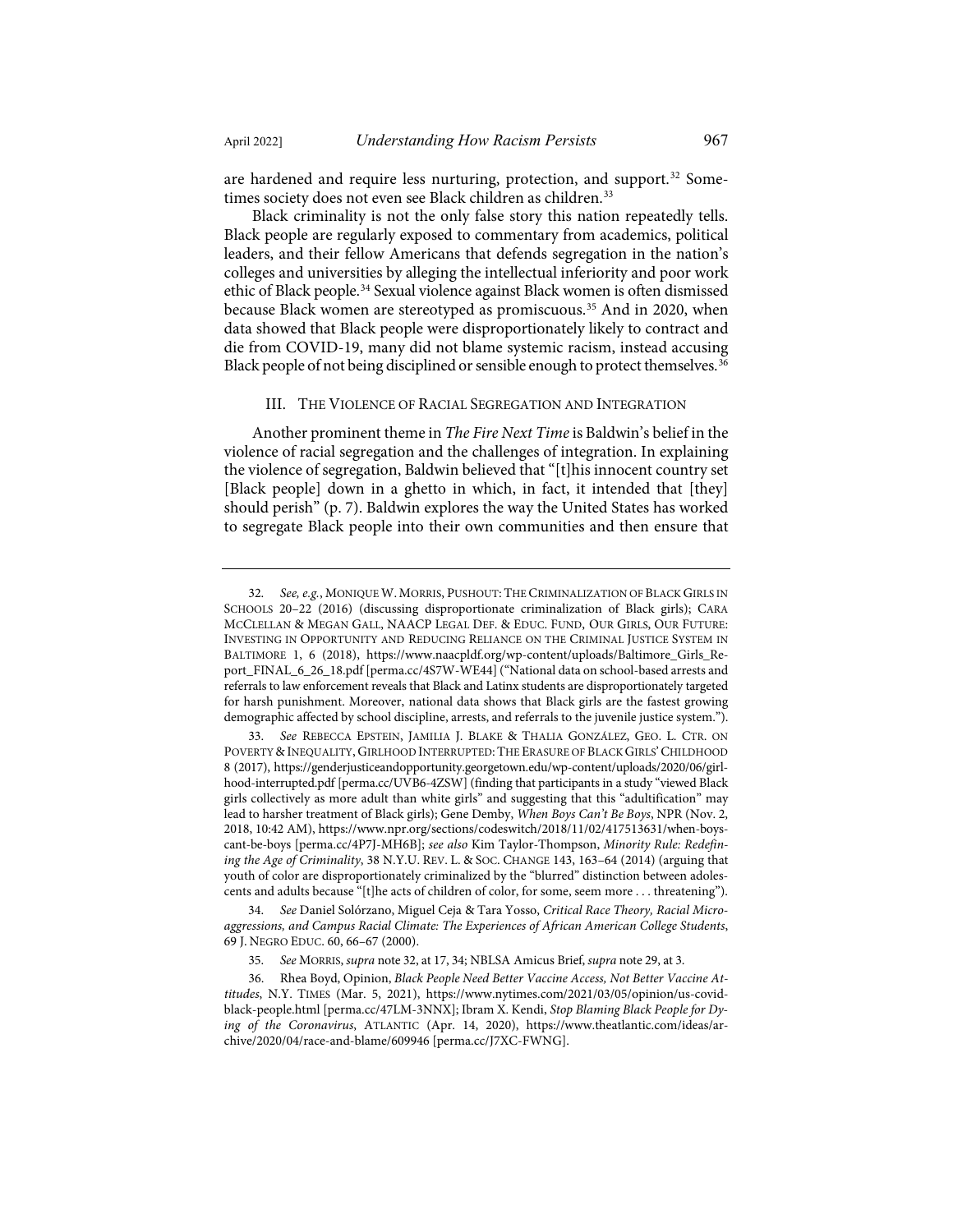those communities were inhospitable to success and happiness. Today, America remains profoundly segregated along racial lines, with white communities having greater access to wealth and opportunity.<sup>[37](#page-12-0)</sup> Rigid racial segregation feeds social, economic, and resource inequality, with many white communities flush with opportunity on the one hand, and many Black communities without access to quality schools, jobs, or transportation on the other.<sup>[38](#page-12-1)</sup> Our homes and communities have a tremendous impact on our lives because there is nothing that place does not touch—our access to education and jobs, our physical safety and our health, our access to healthy food, our social networks, the number and nature of our interactions with the police, and the quality of the air we breathe are all deeply impacted by where we live. From slavery to Jim Crow, from violence to legal limitations on how and where Black people live, the history of Black people in America is a history of exclusion. Indeed, racial hierarchy rests on continued division, separation, and isolation, keeping Black people in "their place" physically, socially, and economically.

A related part of Baldwin's concerns around integration is the nature of acceptance that some people believe must accompany it—both white people's acceptance of Black people and Black people's striving for that acceptance. Baldwin advises his nephew that "[t]here is no reason for you to try to become like white people and there is no basis whatever for their impertinent assumption that *they* must accept *you*" (p. 8). Baldwin asserted that the acceptance of Black people by white people was neither necessary for freedom and liberation nor desired by Black people. He wrote that he did "not know many Negroes who are eager to be 'accepted' by white people, still less to be loved by them" (p. 21). The fundamental goal is not to be embraced by the white community, it is to be free of violence and oppression by the white community. "[B]lacks[] simply don't wish to be beaten over the head by the whites every instant of our brief passage on this planet" (pp. 21–22).

Relatedly, Baldwin rejects the notion that white people alone should be allowed to set the parameters of integration (pp. 8–9). Indeed, allowing white communities to accept integration on their own terms is a model that reaches back at least to the "with all deliberate speed" decision in *Brown v. Board of Education*[39](#page-12-2) and continues today with the many ways in which white communities must be legally bribed, enticed, and coaxed into accepting Black people into their communities and schools.<sup>[40](#page-12-3)</sup> Integration and other racial justice initiatives are too frequently designed to make white people comfortable and

<span id="page-12-0"></span><sup>37.</sup> Deborah N. Archer, *The New Housing Segregation: The Jim Crow Effects of Crime-Free Housing Ordinances*, 118 MICH. L. REV. 173, 176–77 (2019).

<sup>38.</sup> *Id.* at 173.

<sup>39. 349</sup> U.S. 294, 301 (1955).

<span id="page-12-3"></span><span id="page-12-2"></span><span id="page-12-1"></span><sup>40.</sup> For example, in the context of public education, racially segregated school districts regularly resort to magnet schools or other specialized programs to encourage white parents to enroll their children in predominantly Black and Latinx schools. *See, e.g.*, Jacqueline Rabe Thomas, *Do Magnet Schools Need White Children to Be Great?*, CONN. MIRROR (Oct. 15, 2018), <https://ctmirror.org/2018/10/15/magnet-schools-need-white-students-great>[\[perma.cc/Q9DX-](https://perma.cc/Q9DX-3GMX)[3GMX\]](https://perma.cc/Q9DX-3GMX) (discussing how magnet schools in Hartford, Connecticut, "were designed to lure white,